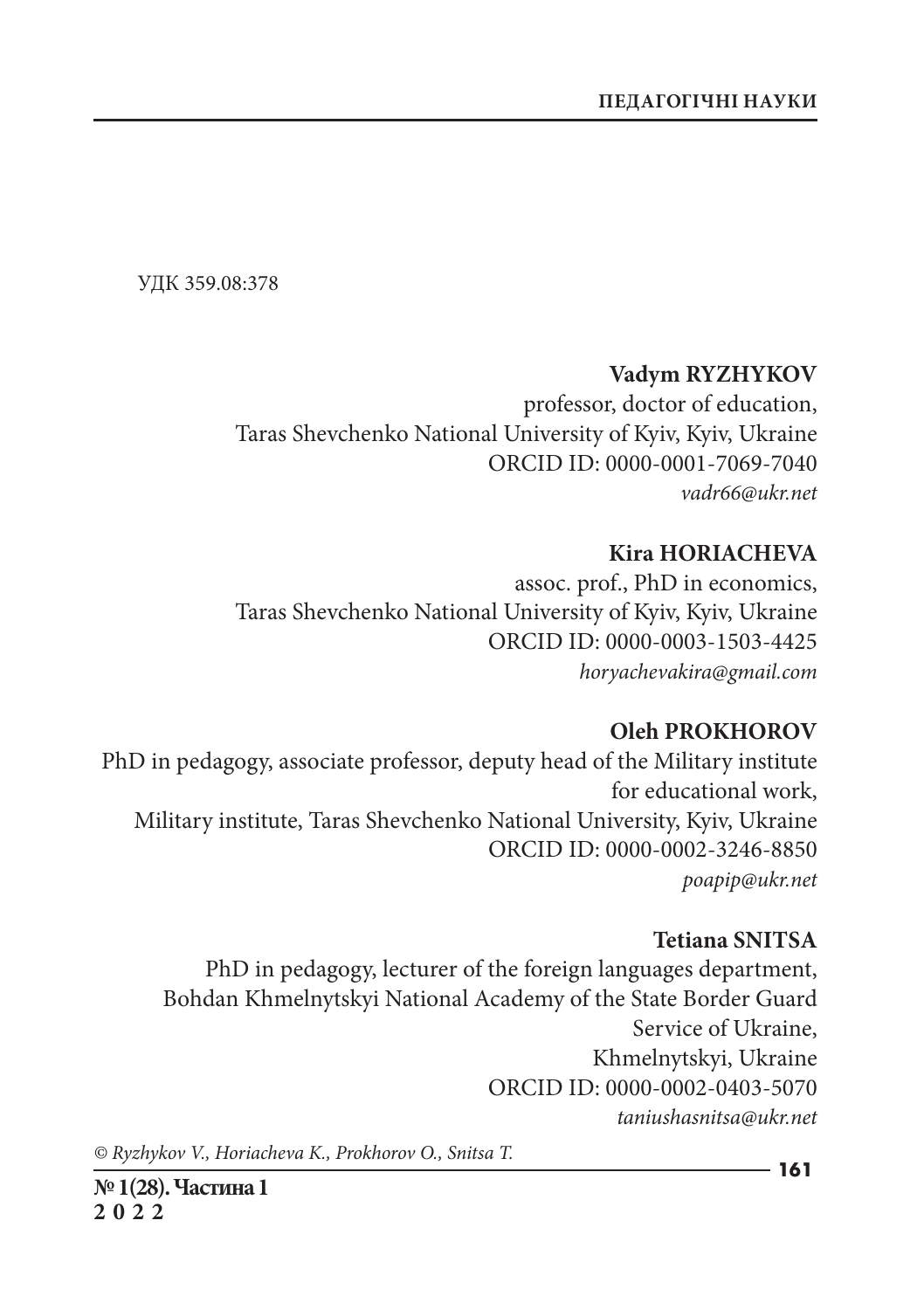# **CORE COMPONENTS OF PROFESSIONAL COMPETENCE OF A RESEARCHER OF A HIGHER MILITARY EDUCATIONAL INSTITUTION: SCIENTIFIC AND PRACTICAL ANALYSIS AND CHARACTERISTICS**

The article presents the results of the analysis of scientific works, characterizing research activities in modern conditions of rapid scientific and technological progress, continuity of theoretical scientific thought, as well as the reflection of practical results of research of the range of issues concerning the core components of professional competence of a researcher of a higher military educational institution. The comparative characteristic of the new type of an employee defines its main components, namely mobility and professional integrated knowledge of the specialty.

The conducted comparative analysis of scientific definitions of «professional competence» and «researcher's competence» gives grounds to formulate the authors' definition of professional competence of a researcher of a military research institution.

The professional competence of a researcher is a holistic ability that is acquired through training and consists of knowledge, experience, values, and attitudes that can be fully put into practice; consists of three core components – competence of the military research organization itself, competence of the researcher, and competence of the head of the military research organization. In addition, the competence of a researcher of the research department of a higher military educational institution and scientific institution is the level of qualification that allows to successfully solve the outlined tasks taking into account the specifics of military service for an officer and the specifics of the military organization for an employee of the Armed Forces of Ukraine.

The content of the professional profile of the head of a military science department is revealed as a competency consisting of the following components: decision-making culture, language culture, culture of business communication, physical culture, psychological and pedagogical culture, moral culture and the moral foundations of an officer. As for the AFU officers themselves, special attention is paid to personal physical training.

**Key words:** professional competence; core components; higher military educational institution; research department; analysis; Armed Forces of Ukraine.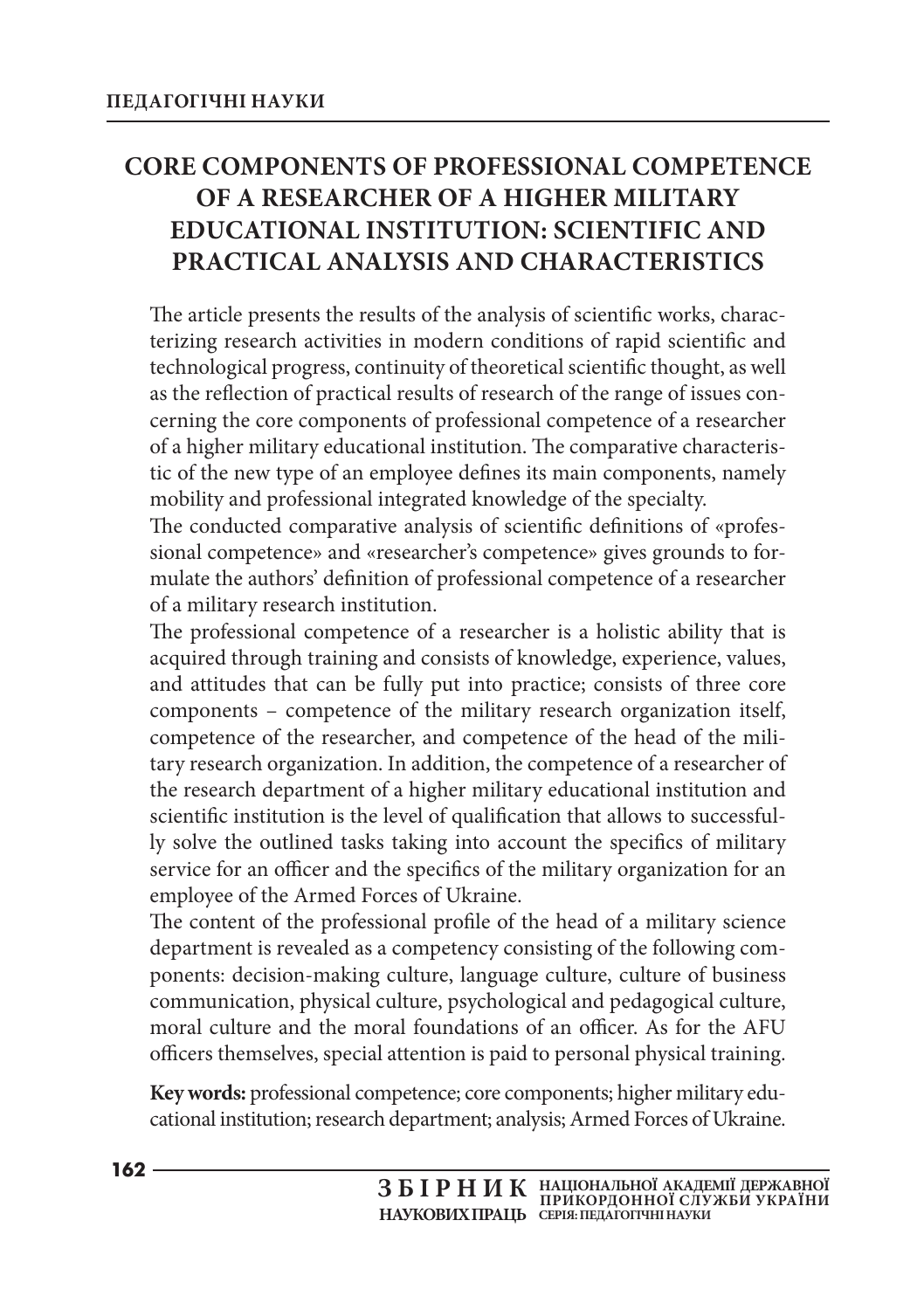## **1. INTRODUCTION**

**Problem statement.** In modern conditions, the reform and integration in accordance with the world standards of NATO and partner countries of the Armed Forces of Ukraine (AFU) include both military armament and training of military specialists of the appropriate level. It, in turn, requires a scientific approach and implementation of world experience, taking into account the specifics of combat operations. Given the fact that Ukraine has been in a state of hybrid warfare for seven years, the research designed to form and develop modern military science is a particularly important subject of scholarly activity. The indisputable fact of researcher's effectiveness is their professional competence, which consists of a system of specific professional qualities. These can be called the researcher's competencies. Competencies acquired by a researcher in the course of professional training (postgraduate (adjunct) studies, doctoral studies, dissertation defense) cannot be relevant throughout the researcher's professional career. Therefore, there is a need to update the knowledge, skills, and abilities of the researcher and increase the level of ability to apply them in professional activities. It will, in turn, help the researcher to adapt to the conditions of the dynamic development of the modern world and the rapid technological progress, which is fashionably called the scientific and technological revolution.

Considering the above, **the aim of the article** is a scientific and practical analysis of the professional competence of a researcher of a higher military educational institution, defining its core components and characteristics.

## **2. ANALYSIS OF RECENT RESEARCH AND PUBLICATIONS**

In modern conditions of aggravation of the situation inside the country (Joint Forces Operation) and foreign policy situation, complex processes of reforming the military and scientific system and integration of Ukraine into the European cultural space the problem of research in the military sphere in accordance with world standards is actualized. At the present time, in conditions of a continuing external military threat to Ukraine, both scientific developments in the technical military sphere and the development of new methods of training military specialists have become the subject of special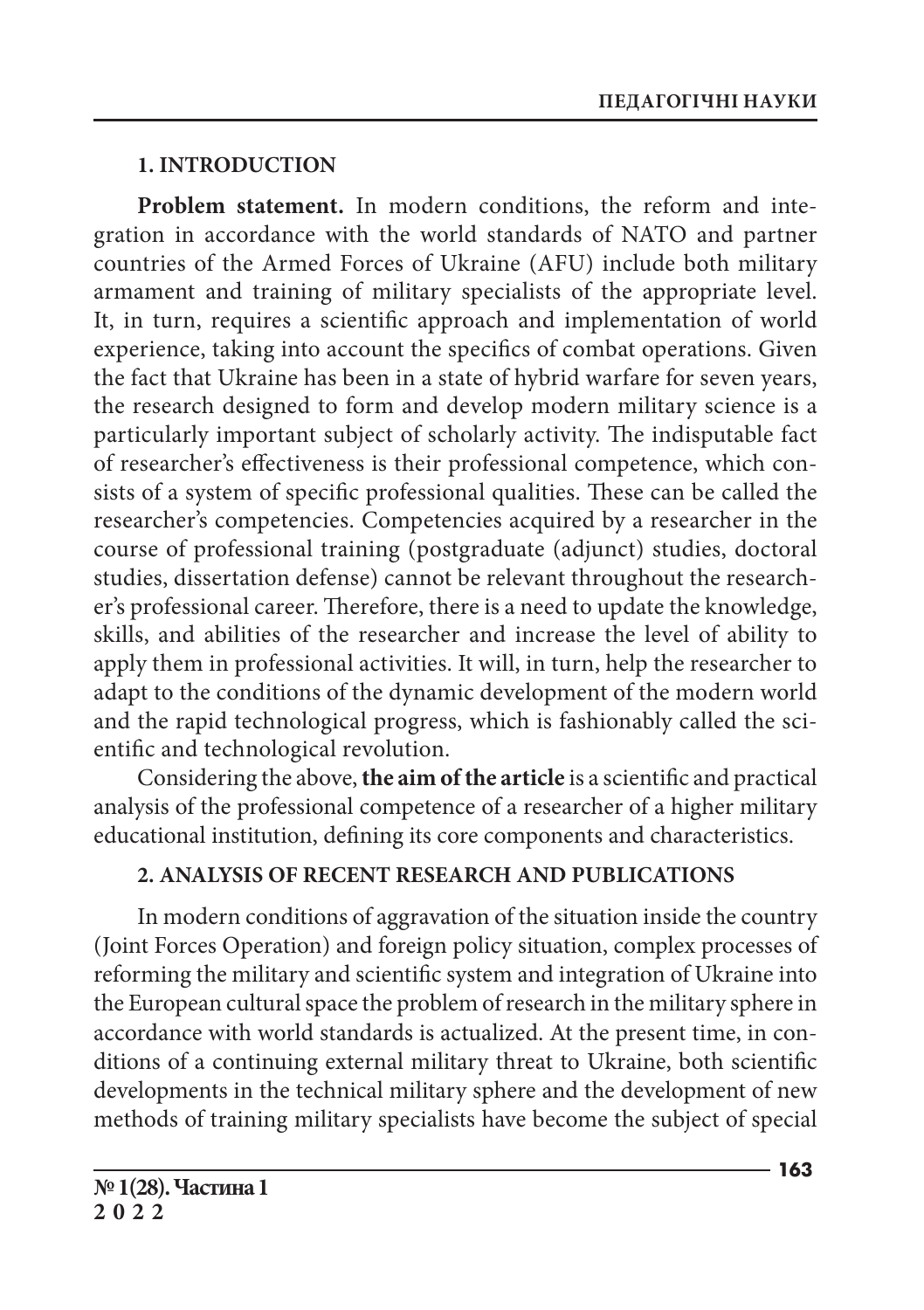attention of the state leadership. Scientists V. Kremin [3], V. Astakhova [1], M. Rudenko [8] and some others have repeatedly drawn their attention to the scientific problem of the competence of specialists.

## **3. RESEARCH RESULTS**

As V. Kremin notes, taking into account the current socio-economic and political realities, we need a worker of a «new type» – professionally and socially mobile, with in-depth professional knowledge of integrated professions, with technical, legal, pedagogical knowledge of technical and social creativity and self-improvement. Such an employee is ready for various forms of labor and business organization in a competitive environment [3].

The Encyclopedia of Education edited by academician V. Kremin defines the concept "professional competence" as an integrative feature of business and personal qualities of a specialist, reflecting the level of knowledge, skills, experience, sufficient to achieve the goal in a certain type of professional activity, as well as the moral position of the specialist [3, p. 722].

According to the Law of Ukraine on Higher Education, scientific and pedagogical employees can improve their professional competence at the following levels of education [4]:

master's level of higher education, which results in a master's degree;

educational and scientific level of higher education, which results in the degree of Doctor of philosophy;

scientific level of higher education, which results in the award of the degree of PhD;

education for Adults, including postgraduate education, which may result in partial qualifications of the appropriate level.

Let's identify which components of a researcher's education can enhance professional competence. Classification by type of activity:

scientific activity (writing scientific works: articles, monographs, participation in scientific conferences) – provides improvement of scientific level, general cultural level (specialization; professional development; internship; self-education); practical experience;

methodological activity (improvement of existing and development of new principles, forms, methods of organization of the scientific process,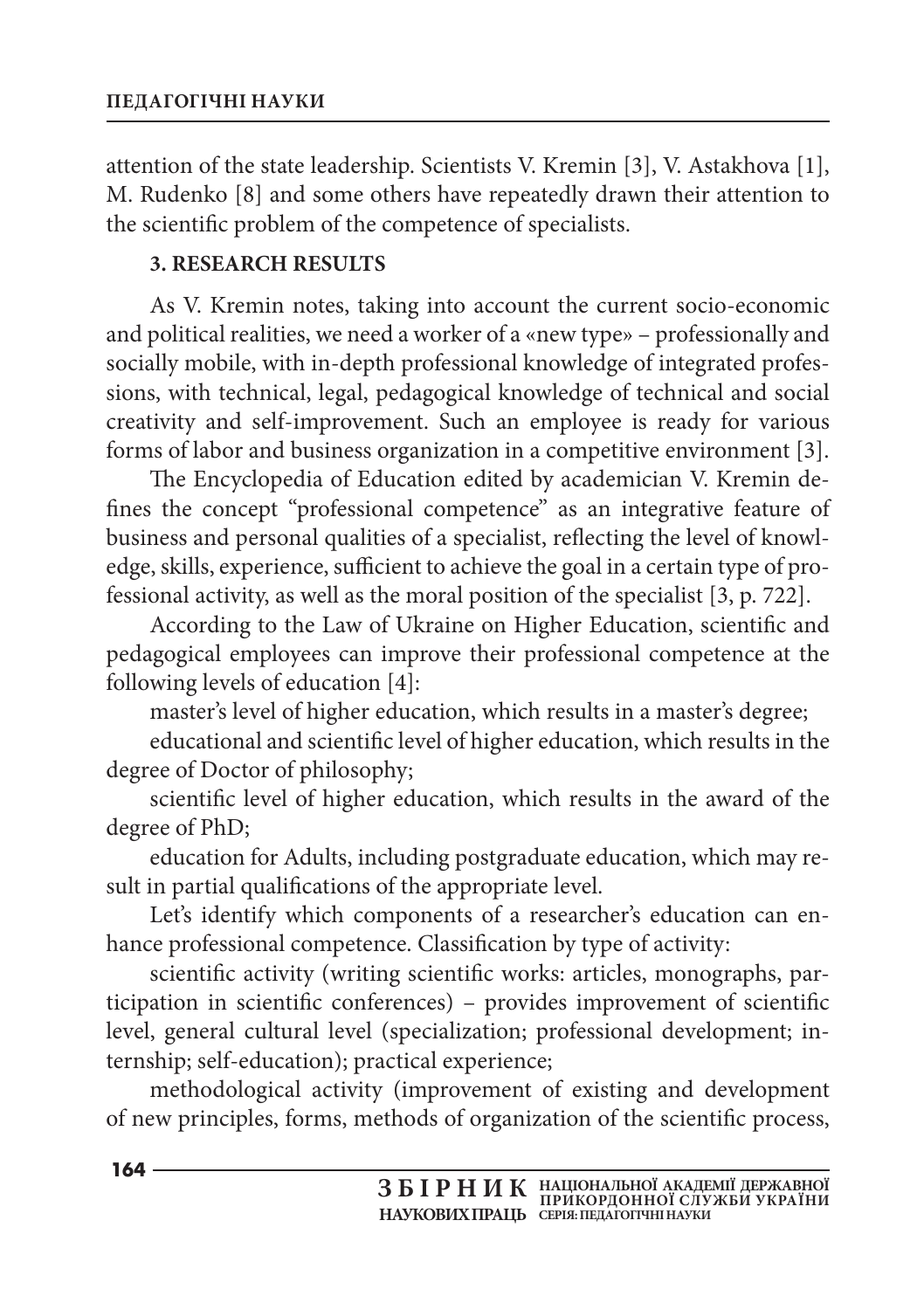based on scientific developments of practical complexes of tasks and tasks in academic subjects, didactic materials, teaching and visual aids used in training sessions). This type of activities provides improvement of scientific skills, general cultural level in the direction of providing unity of scientific and educational processes (advanced training; probation; self-education; practical experience);

research activities (obtaining new knowledge and/or finding ways to apply it), the main types of which are fundamental and applied scientific research; ensuring the unity of the system of scientific and technological processes. Such activity assumes improvement of scientific qualification (training under programs of the third (educational-scientific) and scientific levels of higher education, obtaining scientific qualification outside of postgraduate and doctoral studies, scientific internships, self-education).

Competence, from Latin competentia, means the range of issues in which one is knowledgeable, has knowledge and experience. Competence is a dynamic combination of knowledge, abilities and practical skills, ways of thinking, professional, attitudinal and civic qualities, ethics and moral values, which determine the ability of a person to successfully carry out professional and further educational activities and are the result of learning at a certain level of higher education.

Professional competence is a complex of professional knowledge, skills, and professional qualities of a person. The main characteristics of a specialist with professional competence: a high level of professional activity in a particular area; the ability to design their professional development; the ability to communicate professionally; the ability to take professional responsibility for the results of their work [1, p. 181].

According to another definition professional competence is the quality of action of the employee, ensuring the effectiveness of the solution of professional scientific problems and typical professional tasks arising in real situations of scientific activity. In addition, it depends on qualifications, generally accepted values of morality and ethics, knowledge of educational technology, pedagogical diagnostic techniques (questionnaires, individual and group interviews) and psychological correction, life experience, continuous improvement and putting the ideas of modern science into practice [5].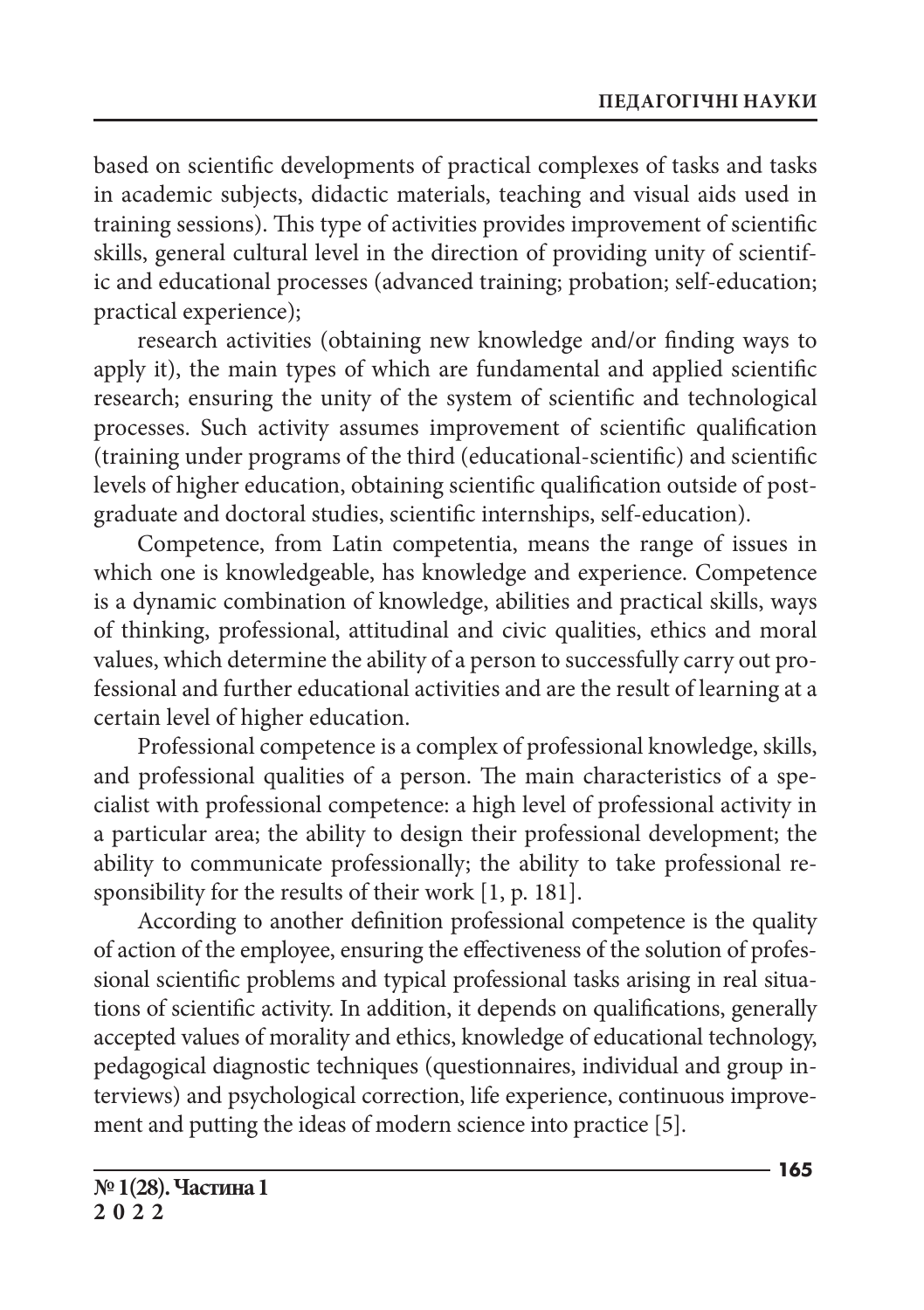#### **ПЕДАГОГiЧНi НАУКИ**

As an alternative, competence is an integrated human ability acquired through learning, which consists of knowledge, experience, values, and attitudes. The competence of a research scientist at a higher military educational institution and research institution has three main components: the competence of the scientific military organization itself, the competence of the research scientist, and the competence of the head of the scientific military organization (department).

The competence of a military and scientific organization is the range of specific powers of a military and scientific institution (department), which unites the range of issues of military service and scientific activity, in which a serviceman has to conform to the specifics of service (carrying out military service, respectively, as an officer of the AFU). As well as an employee of the AFU as a participant of the military organization process, which has its specifics, unlike a civil research institution, and both an officer of the AFU and an employee of the AFU are persons having certain powers, knowledge, experience to the extent assigned to them.

Competence of a researcher of the research department of a higher military educational institution and scientific institution is the degree of their qualification that allows them to successfully solve the tasks facing them, taking into account the specifics of military service for an officer of the AFU and the specifics of the military organization for an officer of the AFU.

Competence of the head of a military research department is the effectiveness and efficiency of actions of a military leader and scientist in one person in accordance with the AFU Statute, goals, strategies and objectives of a military research organization (department). This officer observes the norms of military etiquette of the team. S/he is a model of behavior for a subordinate. A high level of culture and unwavering priority of life values characterize them. In addition, the head of a military unit as an officer of the AFU has to be proficient in modern management technologies and has a high level of legal, economic and psychological and pedagogical preparedness. Honesty, integrity, decency, compassion and responsiveness, generosity and nobility should be the moral principles of the head of the military science department of the AFU officer. These qualities exclude the possibility of bureaucracy, rudeness, boorishness, callousness, and disregard

**166**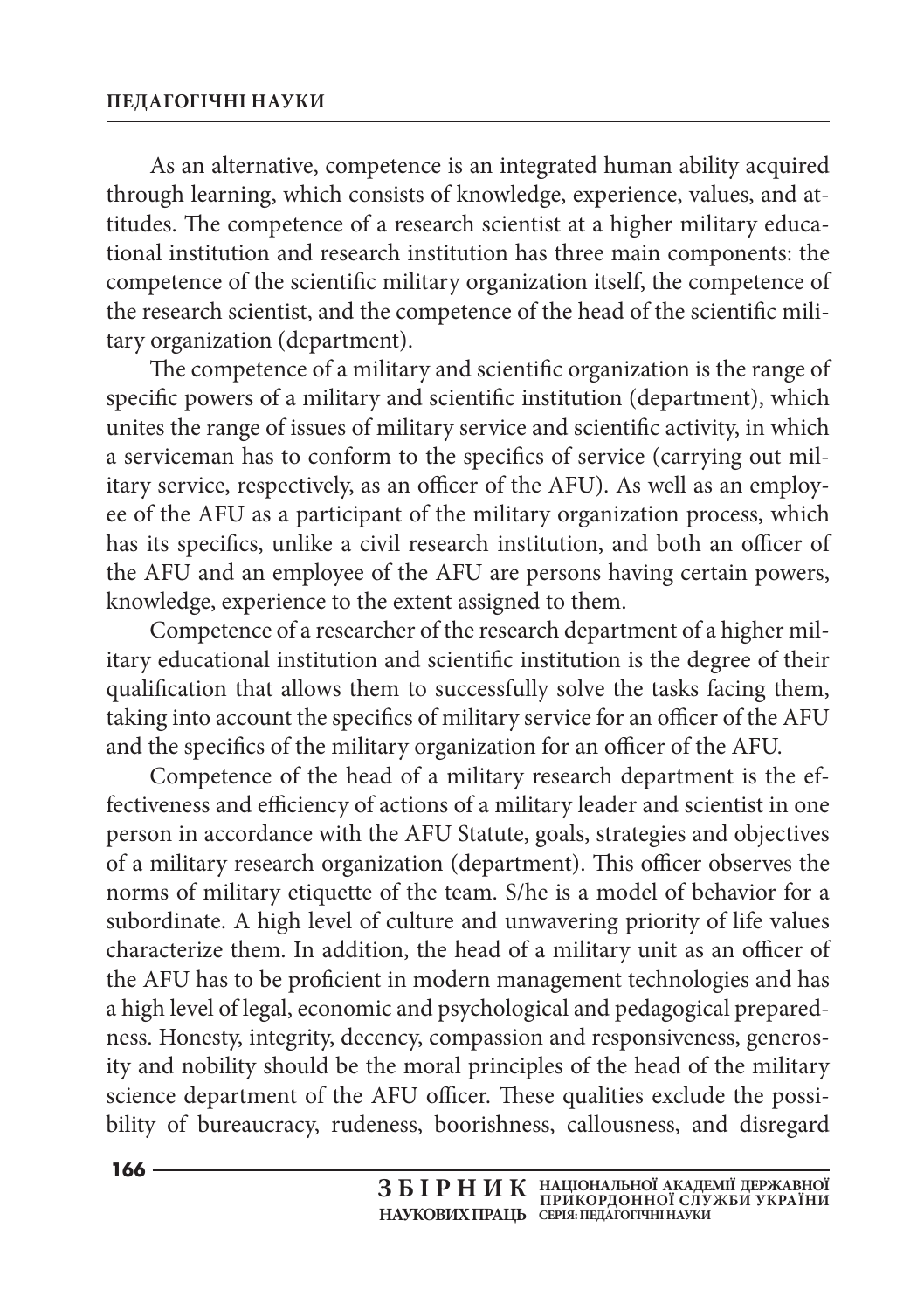for subordinates [8]. As numerous studies of the competence of a military leader (head of a military research department) demonstrate, such competence has the following components: culture of decision-making, language culture, culture of business communication, physical culture, psychological and pedagogical culture, moral culture and moral principles of an officer.

The culture of decision-making, which consists in a preliminary analysis of the problem situation, thorough preparation and comprehensive justification of possible solutions, predicting the likely results of their adoption of a particular option, is important in ensuring effective management of the head of a military and scientific unit [6]; [7].

Linguistic culture is a broad enough concept, which includes not only the clear and correct construction of phrases, although this is also very important. Linguistic culture is a rich vocabulary that is not limited to professional vocabulary, indicating an officer's broad outlook and erudition; it is a wide range of both verbal and non-verbal means of communication.

The culture of business communication is a peculiar indicator of managerial relations and leadership style in a military training unit, which can also be a manifestation of general culture, emotional-will qualities, life values and attitude of an officer to the specific personnel of an academic military unit, where AFU officers serve and AFU employees work. A special feature is the association of the military team with civilian personnel of the AFU. The purpose of such an association is to coordinate the actions of military personnel and AFU personnel to quickly and efficiently perform the tasks assigned to the research military organization.

Physical culture is a part of professional culture, since it is considered an integral attribute of an officer's professional skills. The specifics of military service for all categories of personnel require them to be in excellent physical shape and maintain a healthy lifestyle. Forming an attitude to a healthy lifestyle and maintaining a stable moral and psychological state of subordinates is one of the priorities of an officer at any managerial level, including a military research department.

Psychological and pedagogical culture and its importance are explained by the following. First, an officer needs to be a psychoanalyst, understand the reaction of a subordinate to his/her words, actions and intentions, ade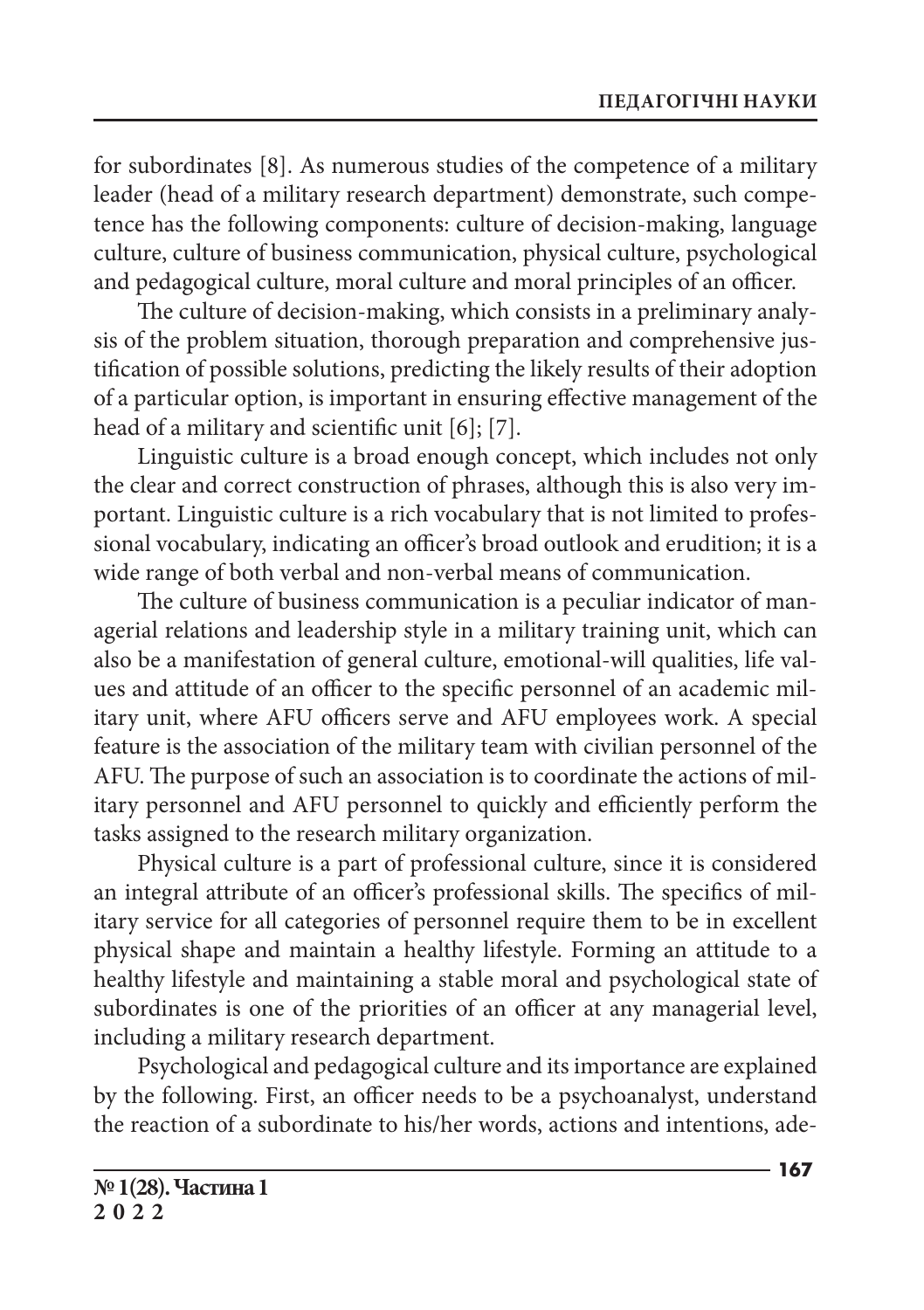quately respond to it, control his/her emotions, and be resilient in stressful situations. Secondly, they should understand the mental state of the interlocutor and choose a style of communication in accordance with it. Thirdly, an officer needs to manage the moral-psychological climate in the unit, to contribute greatly to the effective activity of the personnel [4].

Moral culture of an officer is determined by her/his general culture, which includes moral principles and beliefs, life values, an officer code of honor, professional ethics, ideological positions, and patriotism.

Moral principles are considered a special form of individual and social consciousness of people, which generally reflects a set of ethical requirements of the society to the individual in the field of his/her communication and relations with other individuals and the society as a whole. Based on these requirements, the possibility of actions and deeds of a particular person is limited to certain limits in order to subordinate his/her behavior to some mandatory generally accepted norms. The presence of such restrictions is not a restriction of the will in general, but only a socially recognized form of the possibility of its manifestation. Disregard for society's universal moral norms corrupts and spiritually devastates the individual [7].

The competence of a researcher in a military science department is such a degree of qualification that allows the researcher to successfully meet the challenges he or she faces. It determines the ability of the researcher to perform their functions qualitatively and correctly both in regular and in extreme conditions, to successfully master new things and to adapt quickly to changing conditions.

The following types of researcher competence are distinguished:

1. Functional (professional) competence. It is characterized by professional knowledge and the ability to implement them. The requirements for professional competence largely depend on the level of management and the nature of the position. Today the importance of special knowledge and skills, communication abilities, leadership of workers, ability to perceive and interpret information is decreasing for top managers while the role of methodical and social knowledge and skills is increasing.

Behind the professional competence of a researcher there is a professional suitability, which is a set of mental and psycho-physiological features of the person, necessary for the implementation of effective professional activity.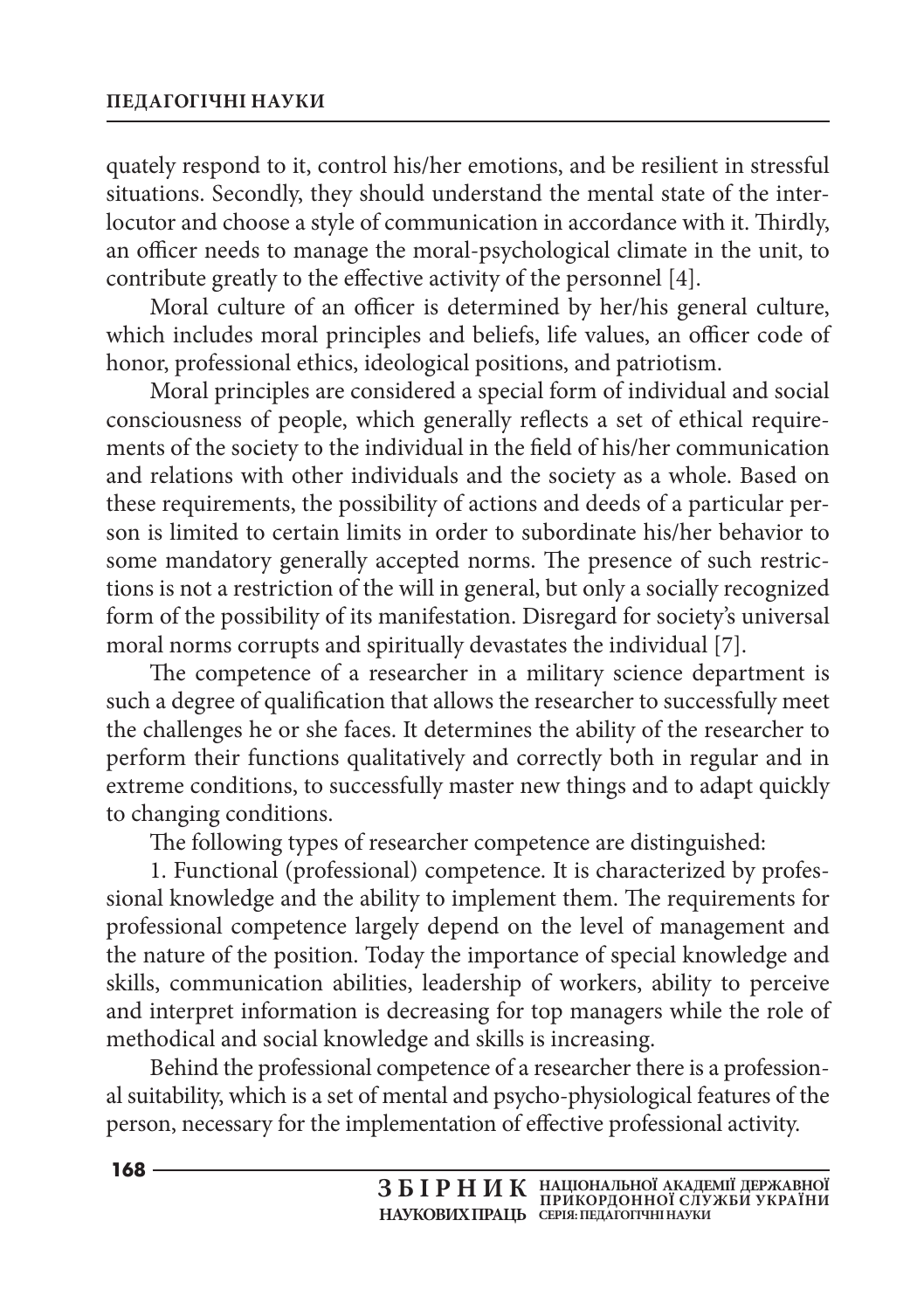In the conditions of the modern stage of scientific and technical development there is a clear tendency of fast obsolescence of knowledge and experience of scientific personnel, expressed in the lag of individual knowledge and experience from the modern requirements for the position and profession of a scientist.

2. Intellectual competence. It is expressed in the ability to think analytically and to implement a comprehensive approach to the performance of their duties.

3. Situational competence – the ability to act according to the situation.

4. Temporary competence. It reflects the ability to rationally plan and use working time, which means an adequate assessment of time costs ("sense of time"), the ability to build a program to achieve the goal in the time continuum (space), to correctly determine the time costs.

5. Social competence assumes the presence of communicative and integrative abilities, the ability to maintain relationships, influence, make things happen, correctly perceive and interpret others' opinions, express attitudes toward them, conduct conversations, etc.

The detailed notion of social competence of a research employee deserves research attention. It is the interactive abilities of an employee of a military and scientific institution (department), the culture of business communication both vertically "supervisor-subordinate" and horizontally "employees of the same level".

The social competence of a researcher contains the following knowledge and skills of:

ethics of business communication;

prevention and relatively peaceful handling of conflicts;

conveying information quickly and correctly;

establishing communication;

formulating tasks clearly and concisely and motivating workers accordingly;

pointing out shortcomings tactfully, making correct remarks, inspiring confidence, etc.

Such knowledge and skills are necessary for all servicemen, and especially for scientists in the military sphere, because in today's AFU the suc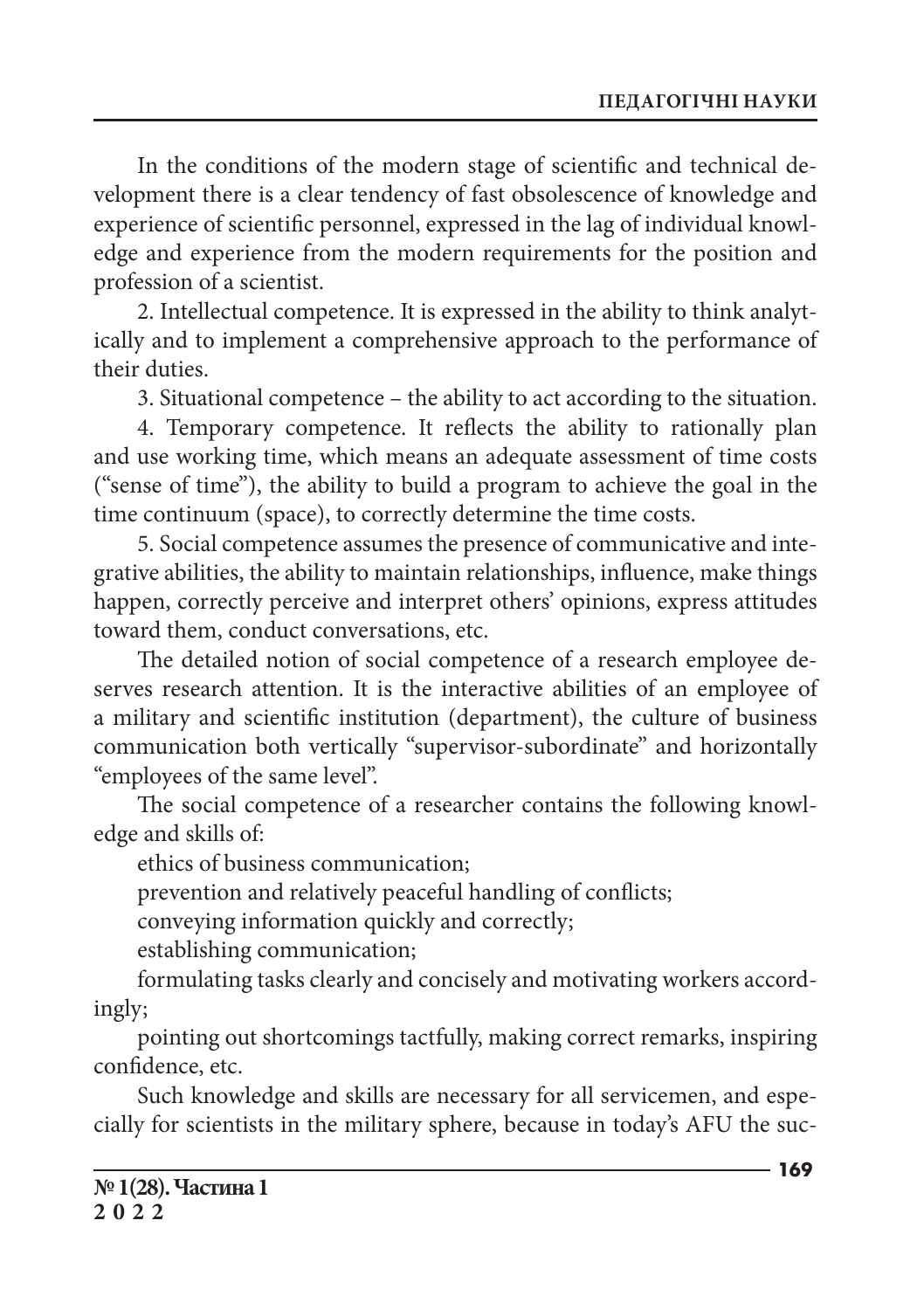cess of achieving the set goals in general depends largely on the coherence and harmony of relations in the military unit.

## **4. CONCLUSIONS AND PROSPECTS FOR FURTHER RESEARCH**

The change in the role of research workers of research department of higher military educational institutions and research institutions and the nature of work under the conditions of information society forces a new look at the problems of personal development of a research worker, modernization of their professional knowledge and improvement of methodological skills. Such elements of their professional competence as constant striving to improve the quality of their activity, effectiveness of methods of research work, self-improvement are considered today not just achievements of individual researchers, but requirements for professional competence of a researcher.

The core component in the structure of the professional competence of a researcher is the effectiveness of formation of his/her personal competences in the process of carrying out research work. The basis of this formation is constant professional self-improvement, accumulation by the researcher of corresponding knowledge and experience of communicative interaction on their actualization for realization of intellectual work in the field of researches.

The components of competence of a researcher of research department of a higher military educational institution and research institution are the following: competence of the research military organization itself, competence of the researcher, competence of the head of the research military organization (department).

It is considered that the prospects for further scientific research are the determination of possible ways to improve the qualifications of a scientific researcher of a higher military educational institution with the determination of the necessary conditions for achieving this goal.

## **Рижиков В., Горячева К., Прохоров О., Сніца Т. Ключові компоненти професійної компетентності наукового співробітника вищого військового навчального закладу: науково-практичний аналіз і характеристика**

У статті представлено результати аналізу наукових праць, що характеризують дослідницьку діяльність у сучасних умовах стрімко-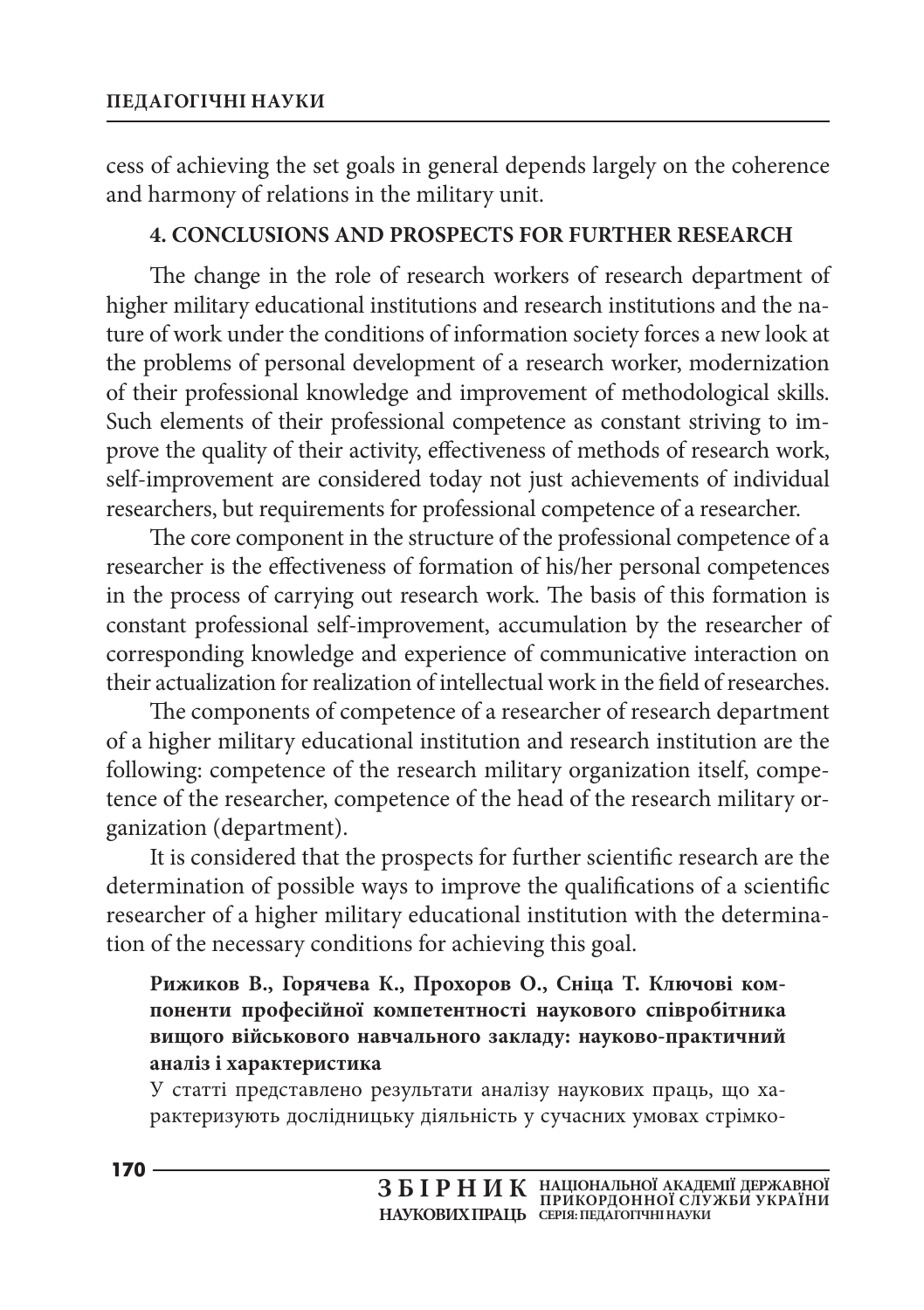го науково-технічного прогресу, наступності теоретичної наукової думки, а також відображено практичні результати досліджень кола питань, що стосуються ключових компонентів професійної компетентності наукового співробітника вищого військового навчального закладу. Порівняльна характеристика нового типу працівника визначає його основні складові, а саме: мобільність та глибокі професійні інтегровані знання за спеціальністю.

Проведений порівняльний аналіз наукових визначень понять "професійна компетентність" і "компетентність дослідника" дає підстави для формулювання авторського визначення професійної компетентності наукового співробітника військово-наукового навчального закладу.

Професійна компетентність дослідника – це цілісна здатність, що набувається у процесі навчання та складається зі знань, досвіду, цінностей та установок, які можуть бути повністю реалізовані на практиці; складається з трьох ключових компонентів – компетентності самої військово-дослідної організації, компетентності дослідника, компетентності керівника військово-дослідної організації. Крім того, компетентність наукового співробітника науково-дослідного відділу вищого військового навчального закладу та наукової установи – це рівень кваліфікації, що дозволяє успішно вирішувати окреслені завдання з урахуванням специфіки військової служби для офіцера та специфіки військової організації для співробітника Збройних Сил України.

Зміст професійного профілю начальника військово-наукового відділу розкривається як компетентність, що складається з таких компонентів: культура прийняття рішень, мовна культура, культура ділового спілкування, фізична культура, психолого-педагогічна культура, моральна культура та моральні засади офіцера. Щодо самих офіцерів ЗСУ, то особлива увага приділяється особистій фізичній підготовці.

**Ключові слова:** професійна компетентність; ключові компоненти; вищий військовий навчальний заклад; науково-дослідний відділ; аналіз; Збройні Сили України.

## **References**

1. Astakhova V., Usik E. et al. (2014). *Hlosarii suchasnoi osvity* [Glossary of Modern Education]. Kharkiv : NUA. [in Ukrainian]